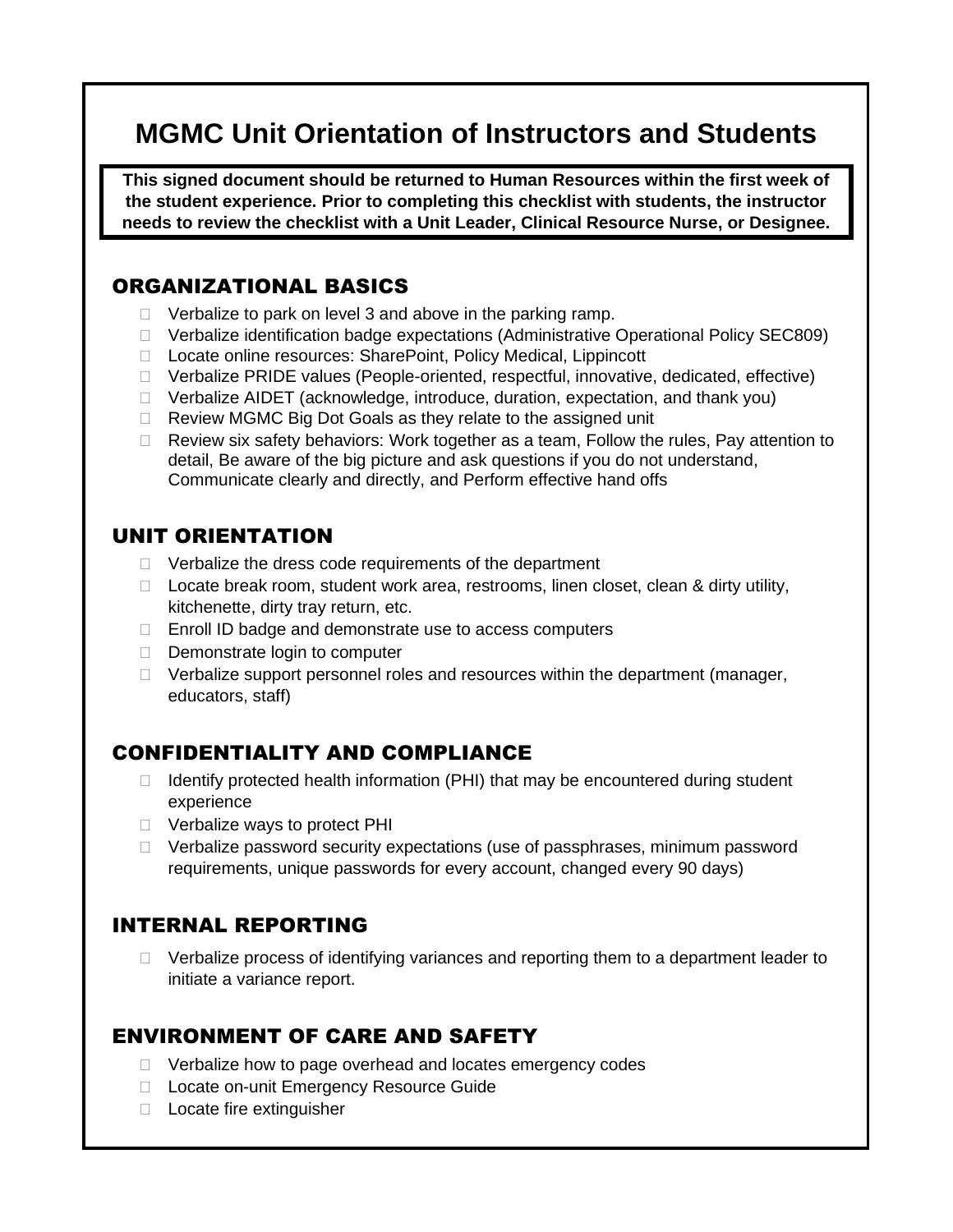- $\Box$  Locate and verbalize use of the closest eyewash station
- $\Box$  Locate emergency exits and oxygen shut-off valves
- D Verbalize unit evacuation procedures
- $\Box$  Location and use of sharps containers (do not reach in, replace when 75% full)
- $\Box$  Locate the spill kit and identify spill procedure according to department ERG
- $\Box$  Verbalize process for removing broken equipment use and notifying department staff

## **SECURITY**

□ Verbalize role of MGMC Paramedics and ISU PD in security assistance (Ext. 2223)

### INFECTION PREVENTION

- $\Box$  Verbalize standard precautions, hand washing, and PPE usage expectations
- $\Box$  Identify signage and process for isolation
- $\Box$  Verbalize disinfection process for non-patient care equipment including dwell time of disinfectants

## OCCUPATIONAL HEALTH AND BBP

 $\Box$  Verbalize what to do if you are exposed to a bloodborne pathogen by needlestick or splash

# STUDENTS PERFORMING DIRECT PATIENT CARE ONLY

- $\Box$  Identify location of crash cart(s)
- $\Box$  Identify location of rooms with ceiling lift
- $\Box$  Identify location of negative airflow rooms
- $\Box$  Identify fall prevention devices and measures (telesitter, chair/bed alarm, fall reporting)
- $\Box$  Demonstrate disinfection of patient care equipment
- $\Box$  Demonstrate use of patient monitoring equipment
- $\Box$  Identify suicide precautions and safety measures
- $\Box$  Understand the use of restraints on unit (students are not to care for patients in restraints)
- $\Box$  Identify wrist band colors and patient considerations (yellow-falls, red-allergies, purple-DNR, blue-special resuscitation instructions), and doorframe magnets (whitebereavement, exclamation point-combative person).

# FOR NURSING STUDENTS ONLY MEDICATION SAFETY AND ADMINISTRATION

- $\Box$  Verbalize USP 800 identification and handling of hazardous medications
- Verbalize medication administration expectations. See Policy Medical- Medication Administration Standard Work
- □ Verbalize standard administration times per Policy Medical PH620
- $\Box$  Locate the learning dashboard in Epic
- $\Box$  Demonstrate use of IV pump(s)